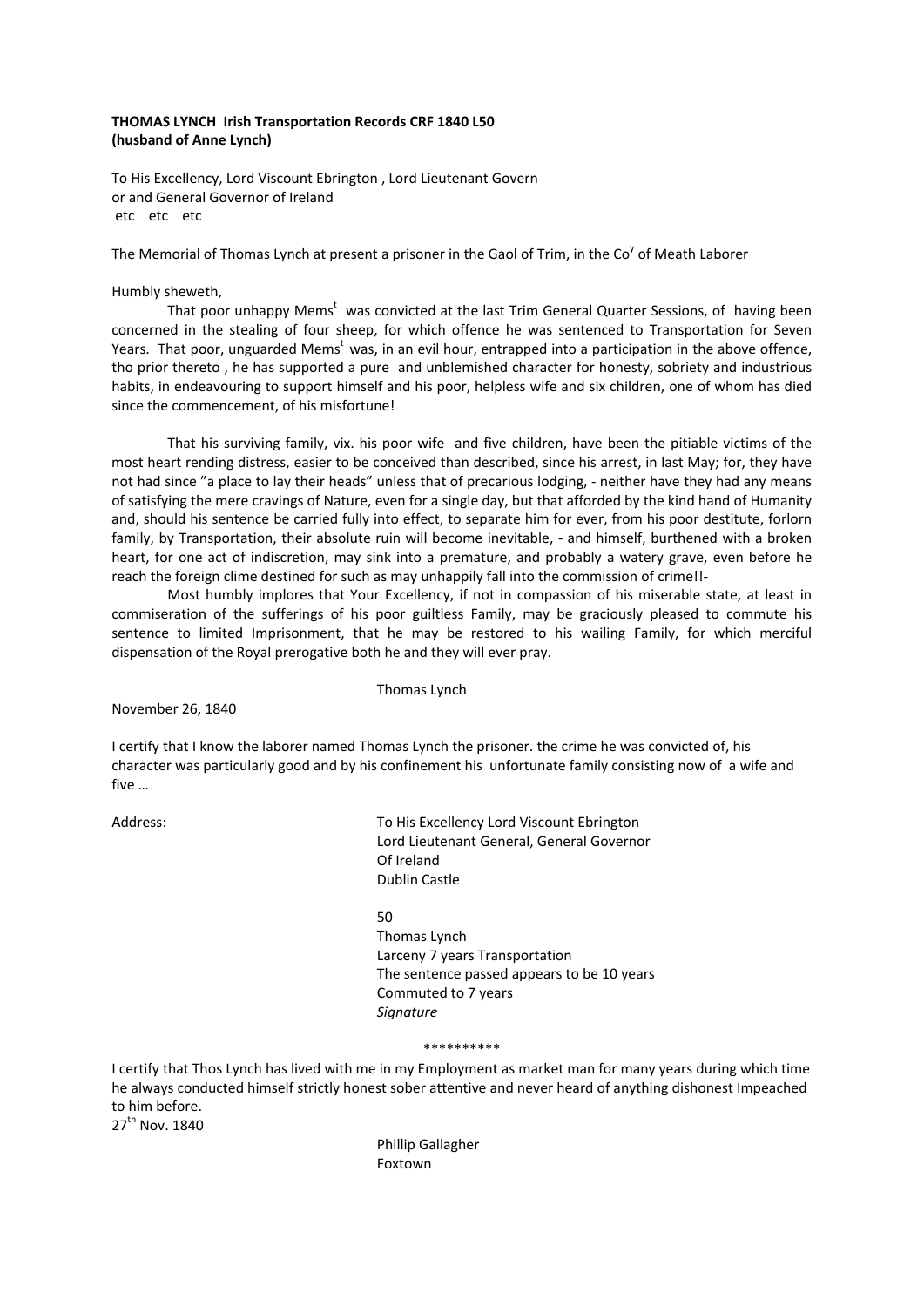I certify that I know Thomas Lynch that your Honour passed Sentence of Transportation at the last Quarter Sessions held at Trim and I know him from my infancy to be possessed of being Sober , Honest and industrious according to his humble capacity in life until the present charge Brought against him –

 John Allen Nov. 26.1840 Dangan Castle

\*\*\*\*\*\*\*\*\*\*

County of Meath The examination of the Prisoner Thomas Lynch

# To wit

Who having been present when Mr Harbury and Thomas Might were examined says ‐ I was in Umberstown on the night of the 29<sup>th</sup> April last, I live in Trim. I went to Umberstown in the day about 10 o'clock on the 29<sup>th</sup> April last. I went to my Mothers I slept in her house that night. Mr Hanbury did not see me driving the four sheep – I have nothing more to say

His mark  $x$ 

Thomas Lynch Taken 7<sup>th</sup> May 1840<br>His mark x G Despard

## \*\*\*\*\*\*\*\*\*\*

County of Meath The ....

Of Byrne bank in Said County

#### To Wit

Who being sworn and examined Saith on the night of Wednesday the 29<sup>th</sup> of April last past I was called up by my father in consequence of the dog giving the alarm. I got up and my Brother who was out first before me told me he saw a man pass driving four sheep. I followed the man and overtook him, and said it was a late hour for us both to be out; he made some answer which I did not understand. I asked him who owned the sheep he said MrO'Reilly of where said I of Boyne Lodge he replied I asked him where he was going with them, he said to the fair of Summerhill. I remarked on his going so early, he said he had to go to Umberstown for more. I put my hand on one of the sheep and discovered a circular brand on the rump. I cannot say what the letters were. I asked him was he the man who was coming in Lynches place. he said I don't know yet, & we parted. as from his answer I had then no suspicion, I heard on Tuesday evening the 5<sup>th</sup> Inst of Mr O'Reilly's four sheep having been stolen and I sent word next morning to Mr O'Reilly's Steward to come over to me. we consulted on going into Trim to look for him. As from the description I gave of him to Mite the Steward, he said he suspected it was Thomas Lynch. we searched the town for him and discovered him on the Green. I told him he was the person I wanted. I brought him to Mite and they had some conversation which I was present at but did not hear or remark it at all, I asked him was his name Lynch and I told him he was the man I wanted. I asked him where was his coat. he said at Mr Robinsons. we went for it and he produced a coat & I told him it was not his. I told him he was a man I never knew before until I saw him on a late occasion. he made some answer and I told him he was a bad fellow for what he had done & I afterwards told him what I had seen him doing and the Conversation we had on the night of the 29<sup>th</sup> of April and he said in a short time after this that I might have been mistaken I told him I was not mistaken. I swear that I knew him when I saw him on the Green of Trim yesterday & know him now to be the same person I so overtook on the night of the 29<sup>th</sup> of April last driving the four sheep. Immediately after I made the remark that he was a bad fellow which I repeated more than once and before I told him he was the man I saw on the 29<sup>th</sup> of April driving the sheep. He said to me Oh Mr Hanbury sure you wont do anything against me. I have a wife and four children I then brought him to Robinsons until he got the coat and then brought him back to Thomas (.ight?) and we afterwards gave him up to the Police, before the said Thomas Lynch said to me "Oh Mr Hanbury says you will not do anything against me. I have a wife and four children." I did not threaten him or hold out any promise to him-

C W Hanbury **C** W Hanbury  **EXECUTE:** Sworn before me the  $7<sup>th</sup>$  May 1840 G Despard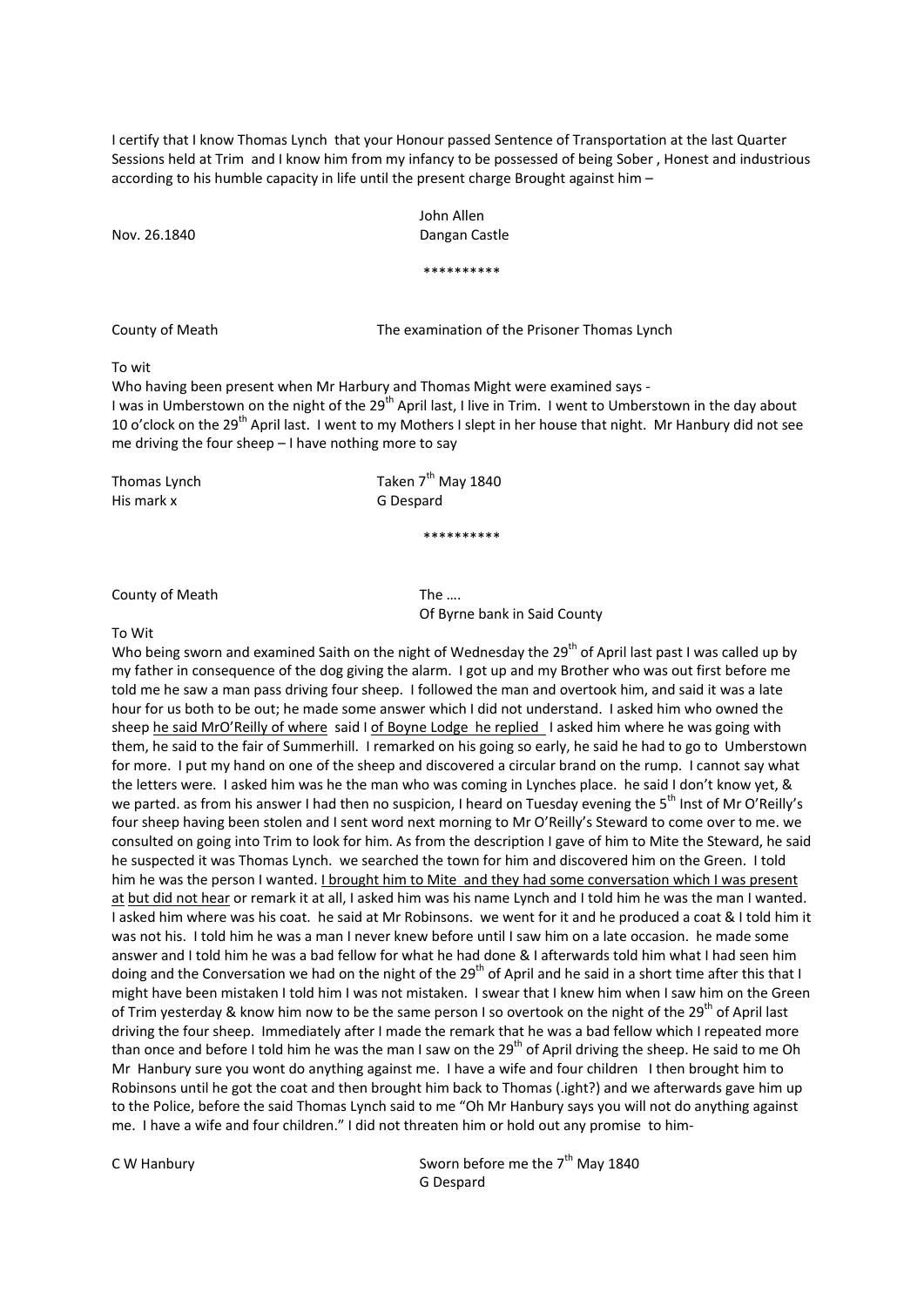#### \*\*\*\*\*\*\*\*\*\*

 31 Upper Fitzwmn St Dec 23 – 1840

My Lord – I had a few days ago the honor of receiving your letter dated the 110<sup>th</sup> Ins<sup>t</sup> enclosing the Memorial of Thomas Lynch a Prisoner in the Gaol of the County of Meath under sentence of Transportation, & requesting me to acquaint you with the particulars of the case and whether in my opinion there are any circumstances in it which would render the Prisoner a proper object of mercy – In reply I by leave to state that I do not see any circumstances in his case which would render him a proper object of mercy – immediately upon the conviction of Lynch at the Quarter Sessions held in Trim (in which town he resides) a particular enquiry as to his character was made and the Bench was satisfied that he has been for many years reputed to be a cattle stealer and that the Police had been a long time on the watch to detect him. He has a strong faction in the country which has deterred the farmers from prosecuting him – upon his trial which took place in the town in which he lives, he called no person to his character – but his attorney upon crossexamination of one of the witnesses for the Prosecution made it appear he had an Indifferent one – upon looking at his Memorial and finding it to be signed by Mr Nough who states that Lynch's character previous to his conviction was particularly good I wrote to the Assistant Magistrate Captain G Despard and also to the Governor of the Gaol and from their answers as well as from my recollections of what took place upon Lynch's trial I am quite satisfied that lynch is not a proper object of mercy – Mr Chas Nough is a very reputable Magistrate but in this instance as in some other of the same kind I have found him to be misled by his humane feelings – I enclose a Copy of the Information of Christopher Hanbury the Prosecutor, who died previously to the trial and also a copy of the Examination of the Prisoner have originals of both, which documents were read upon the trial of the Prisr ‐ I also enclose a note of the trial of the Prisoner.

> I have the honor to be My Lord Your obedient servant John Plunket

At the Quarter Sessions Held at Trim on the 22<sup>nd</sup> October 1840

Thos Lynch ( Indicted for Larceny of 4 Sheep the property (of James O'Reilly on the 29<sup>th</sup> April at Boyne (Hill.

#### !st Witness

George Despard is a magistrate of the Co of Meath duly took the Information now produced ,of Christopher Hanbury on the  $7<sup>th</sup>$  May last – Chr Hanbury has since died – the information was taken in the presence and hearing of the Pris<sup>r</sup> Lynch who was duly cautioned and asked did he wish to ask Mr Hanbury any questions in reference to what he had stated in his Information. This witness also proved having duly taken the examination of Lynch voluntarily given

It was then proposed on the part of the prosecution to give in evidence this Information of Chr Hanbury. I admitted the evidence having no doubt of its legality but as I did not recollect an instance of the same kind occurring in my experience in Ireland (this is common in England and the Statutes & law bearing on the subject are quite alike in both countries)I intimated to the Attorney of the Pris<sup>r</sup> that if the Prisoner forwarded a Memorial to the Government I would draw their attention to the admission of this evidence which I now take the liberty of doing‐

The Information of Christopher Hanbury was then read.